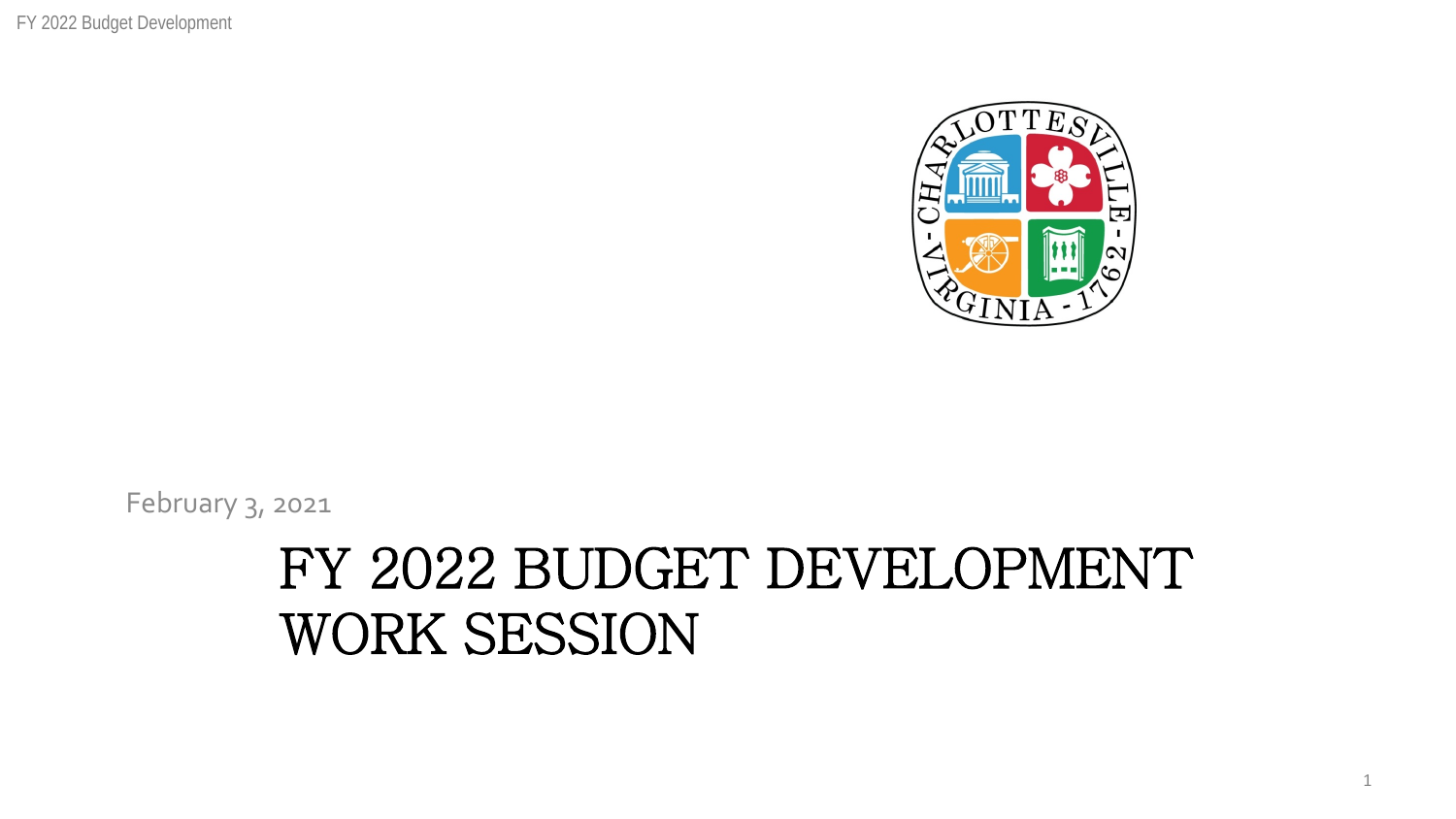#### Agenda

#### 1. FY 2022 Operating Budget

2. FY 2022 – 2026 Capital Improvement Program

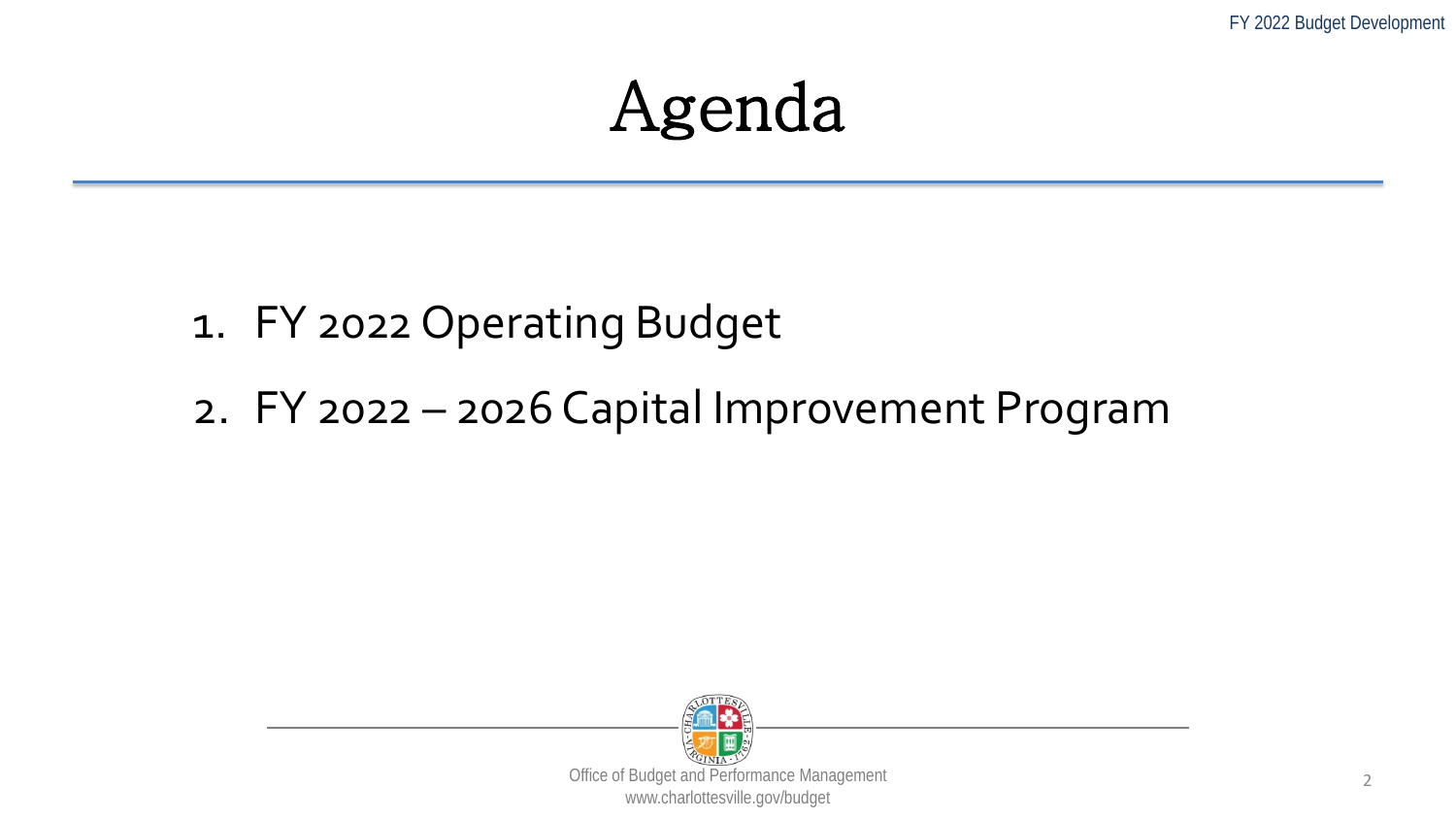#### Budget Process Update Important Dates

#### • **Feb 9- Budget is Balanced!**

- Real Estate Tax Rate (and rollback rate) advertisement will be sent to paper for publication per State requirement that must occur 30 days before the real estate tax rate public hearing (publish on Feb 13)
- FY 2022 Proposed Budget must also be completed (ad includes % change to the budget from current year)
- **February 9** Planning Commission CIP Public Hearing
- **March 1** Proposed City and School Operating and Capital Budget Formally Presented to Council
- **March 15** First Budget and Tax Rate Public Hearings
- **April 5** Second Budget Public Hearing/Budget Approval First Reading/Tax Levy Approval First Reading
- April 13 Budget and Tax Levy Approval Second Reading

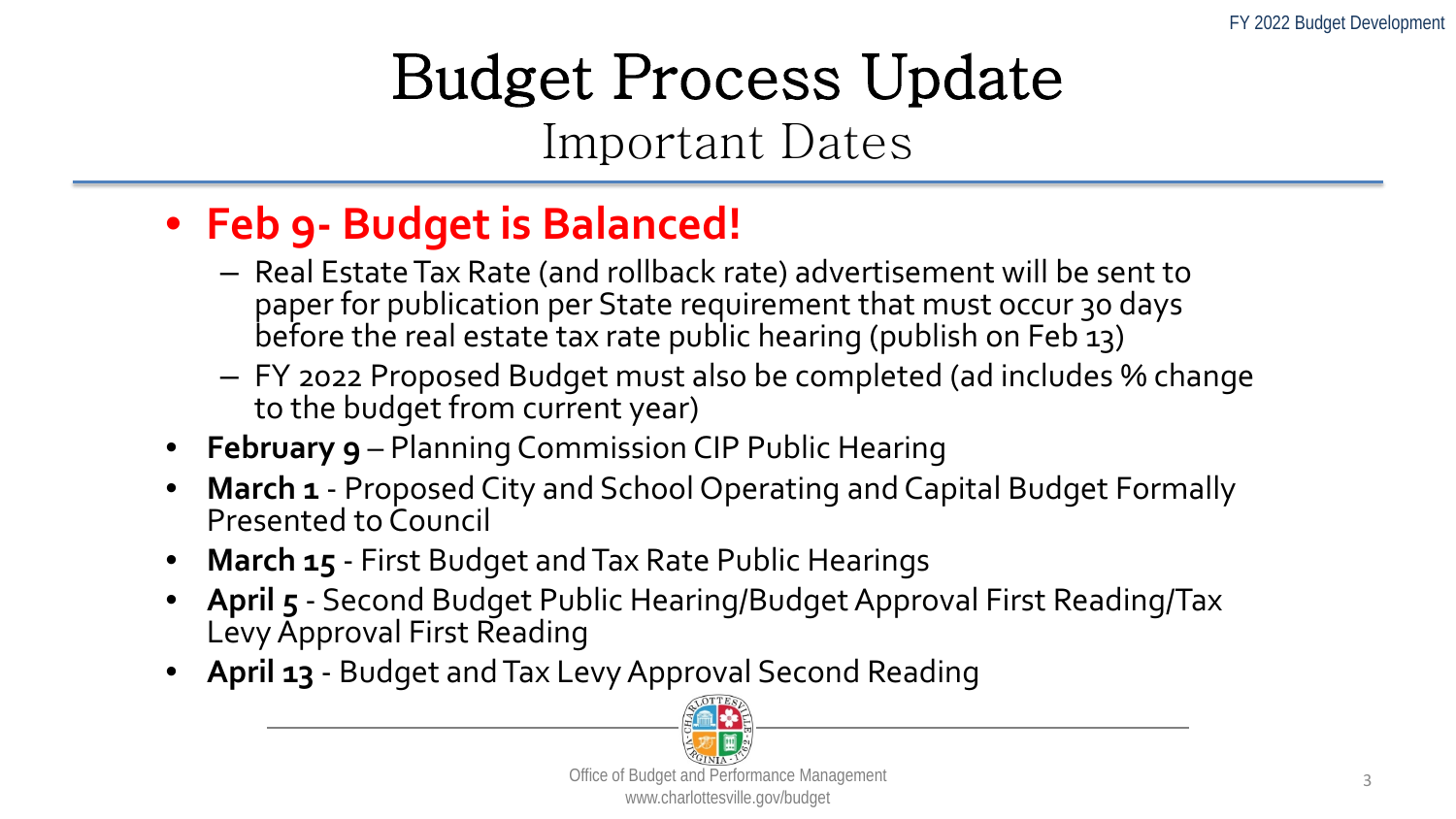#### Budget Process Update Scheduled Worksessions

- **Mar 4** Budget Worksession #1 (Revenue & Expenditures)
- **Mar 11** Budget Worksession #2 (Outside Agencies)
- **Mar 17** Community Budget Forum
- **Mar 25** Budget Worksession #3 (CIP)
- **Apr 8** Budget Worksession #4 (Wrap-up)

*Please visit [www.Charlottesville.gov/budget f](http://www.charlottesville.gov/budget)or further details.*

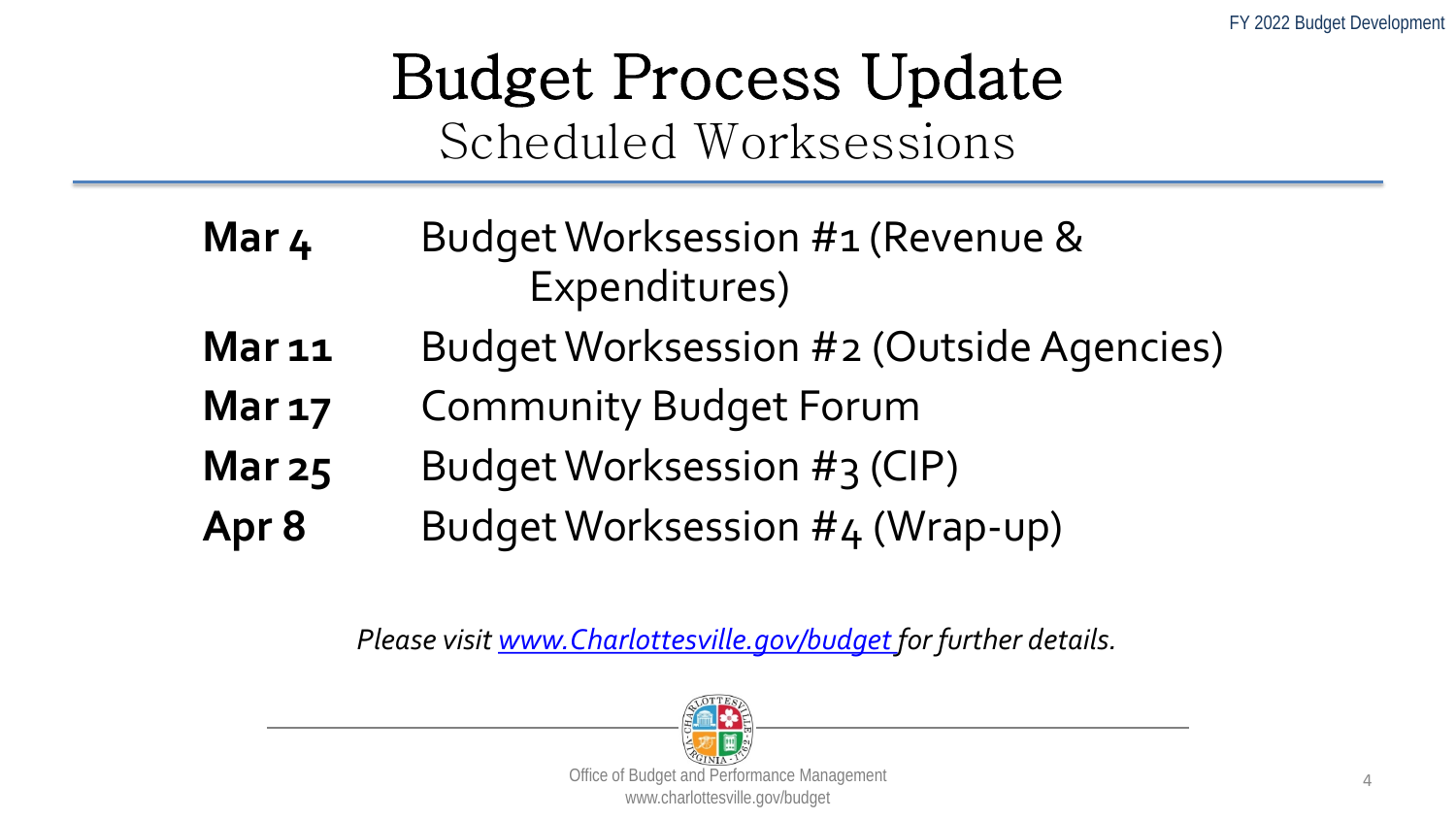*Estimates as of January 2021*

FY 2022 Initial Revenue Estimates \$190,232,749

FY 2022 Initial Expenditure Estimates \$194,829,066

**Initial FY 2022 Budget GAP (\$4,539,317)**

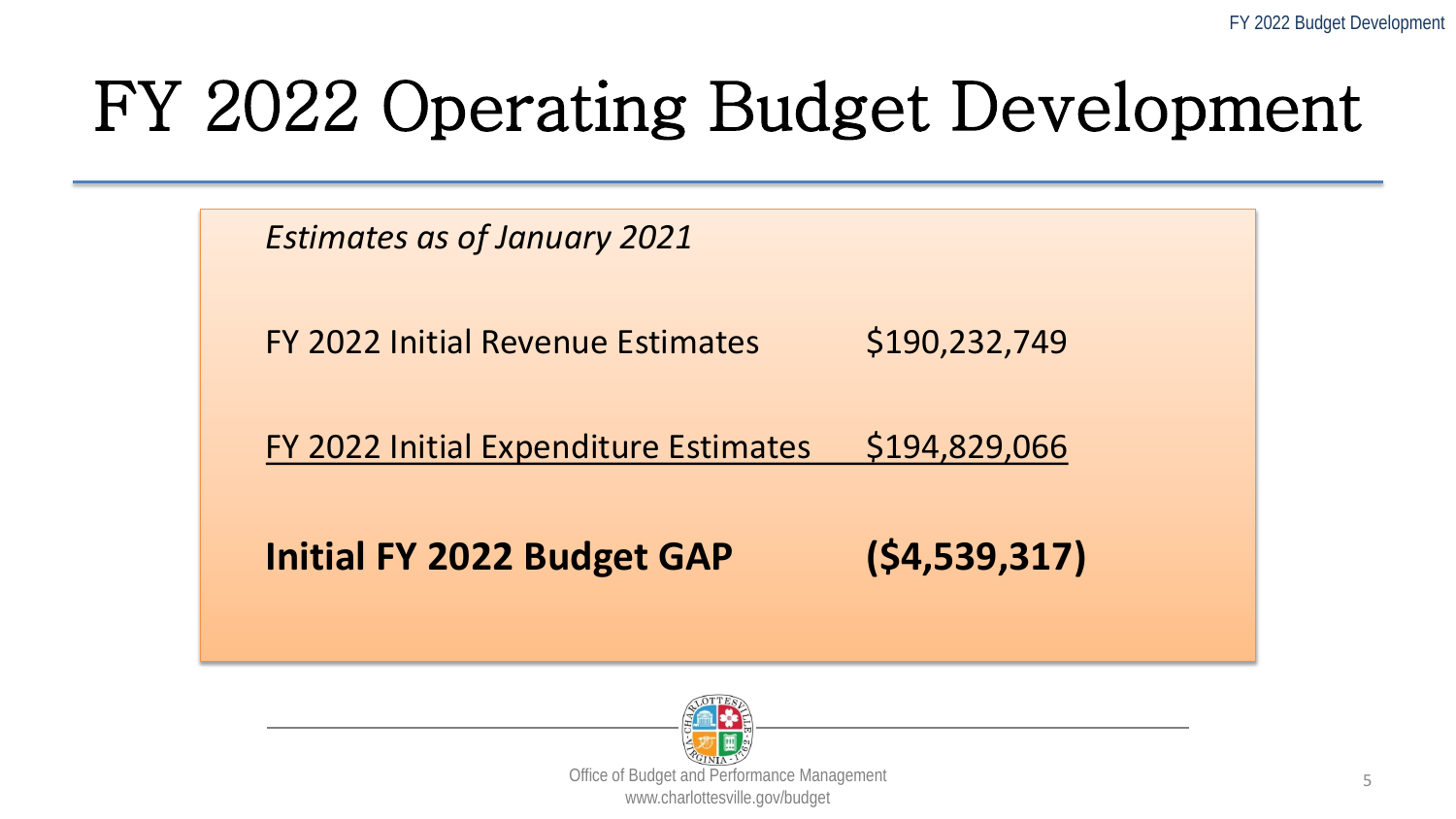| <b>Revenue Category</b>                              | \$ Change         |
|------------------------------------------------------|-------------------|
| <b>Local Taxes</b>                                   | (936, 446)        |
| <b>Licenses and Permits</b>                          | (425,500)         |
| <b>Intergovernmental Revenue</b>                     | (115,600)         |
| <b>Charges for Services</b>                          | 118,380           |
| <b>Misc. Revenue</b>                                 | (220, 956)        |
| <b>Transfers from Other Funds</b>                    | (300,000)         |
| <b>City/County Revenue Sharing</b>                   | 822,521           |
| <b>Designated Revenue Changes</b>                    | \$94,477          |
| <b>Preliminary Estimate - FY 2022 Revenue Change</b> | $($ \$963,124 $)$ |

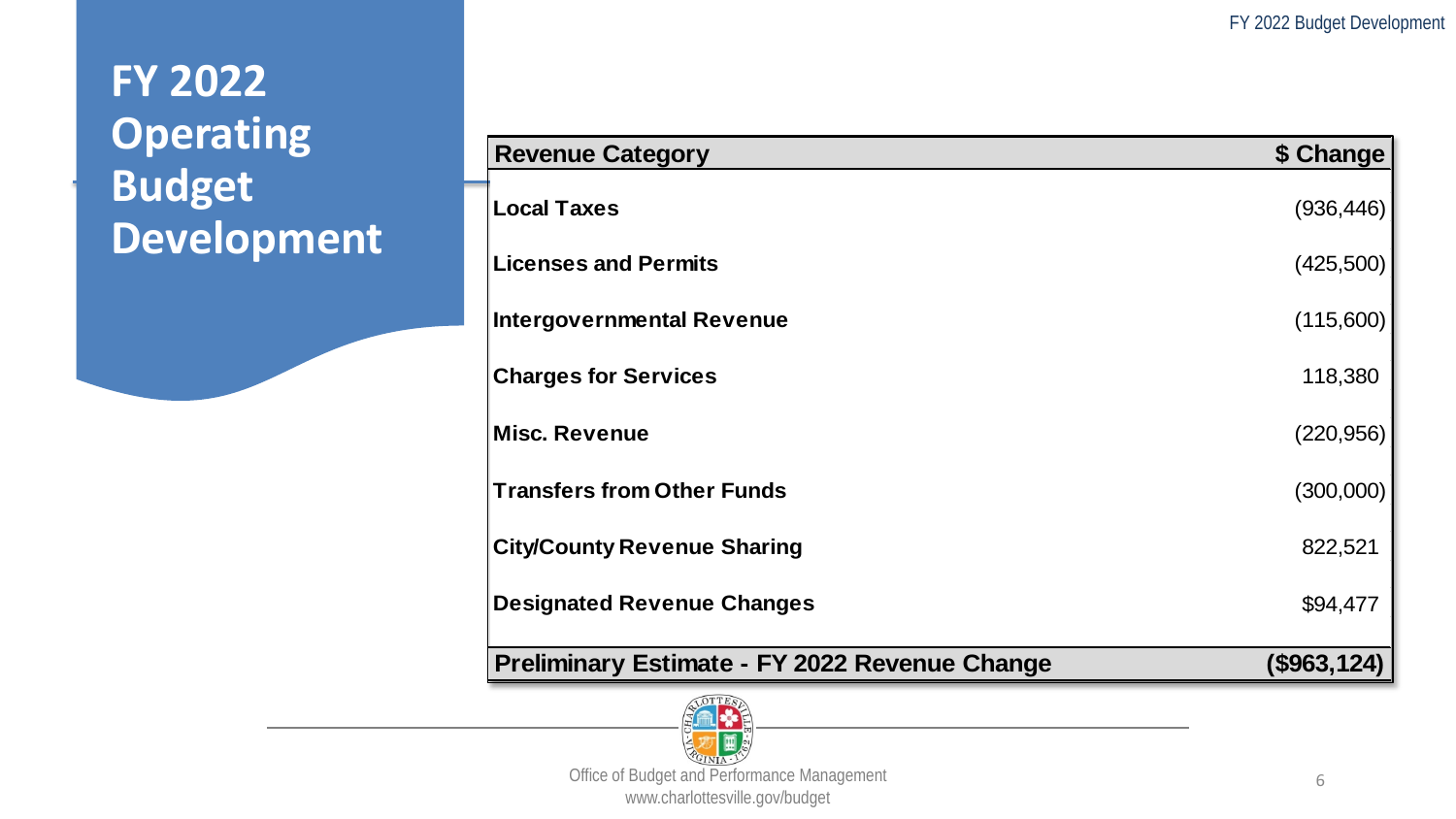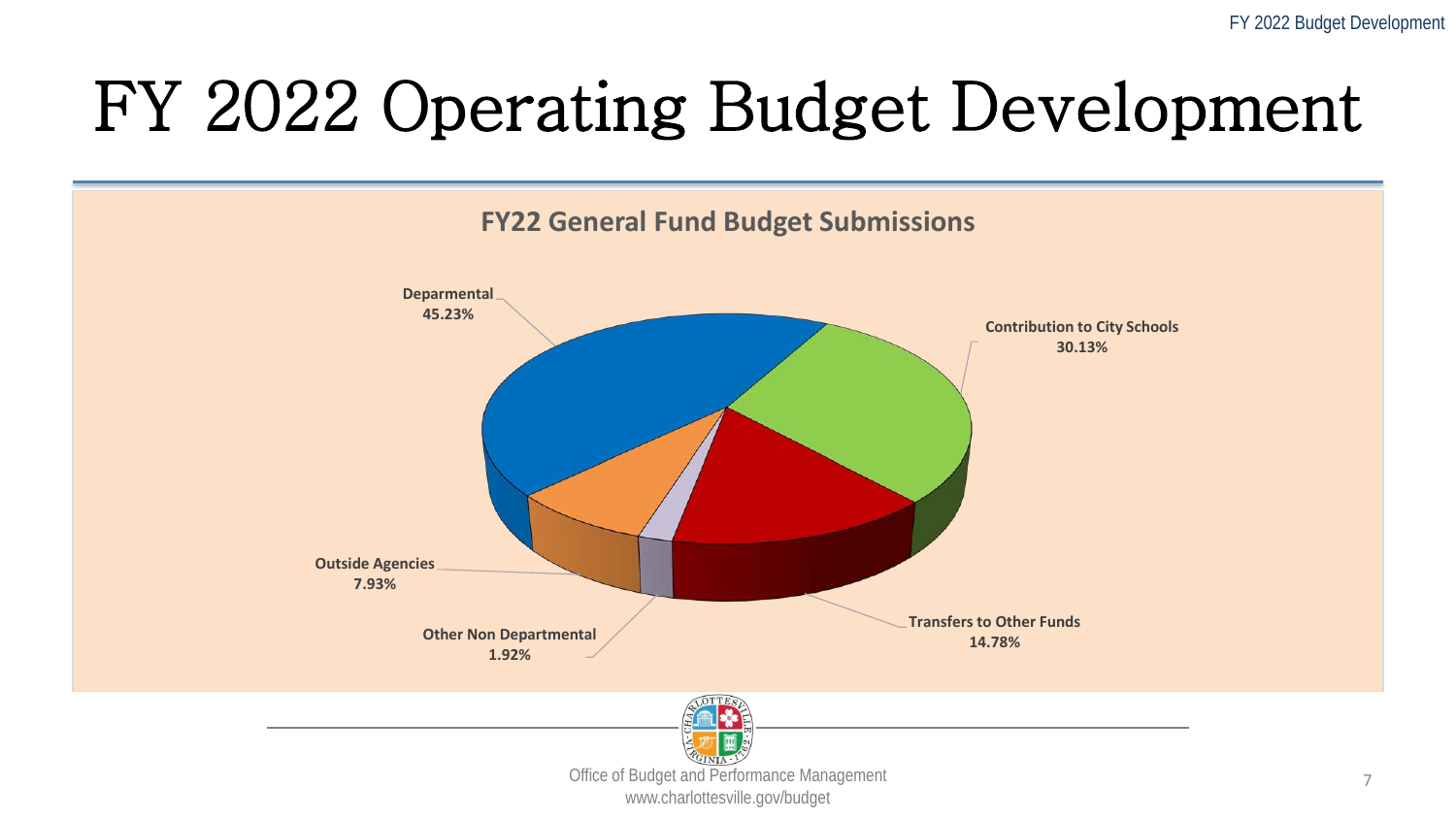

- Exceeded the 40% formula in 8 of past 10 fiscal years.
- Schools total budget increase of approx. \$3.3M in FY22, which includes 19.5 new FTE's and a 2% average pay increase.
	- $\triangleright$  Requested City contribution for FY22 is level due to the use of one-time funding (CARES) to fund ongoing budget increases.
- City Budget projected to decrease in FY22.
- Considering significant future capital investment in City Schools

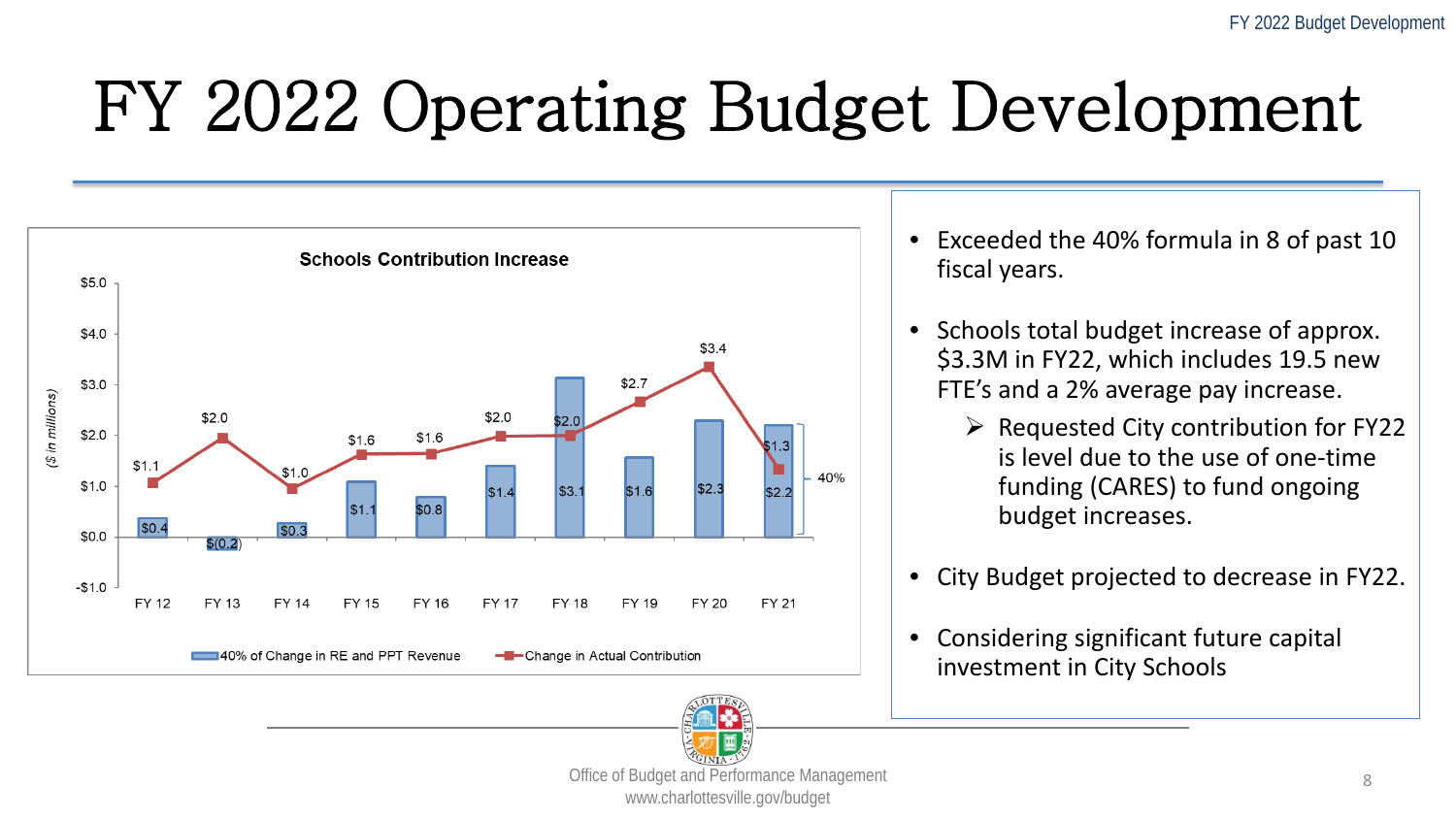*What is not included at this time:*

- Tax Rate Increases
- Economic Reserve Funding
- Increases for Employee Compensation
- Change in the contribution to City Schools
- Increase in General Fund Contribution to Debt Service
- \$4.9M in City Departmental New Requests

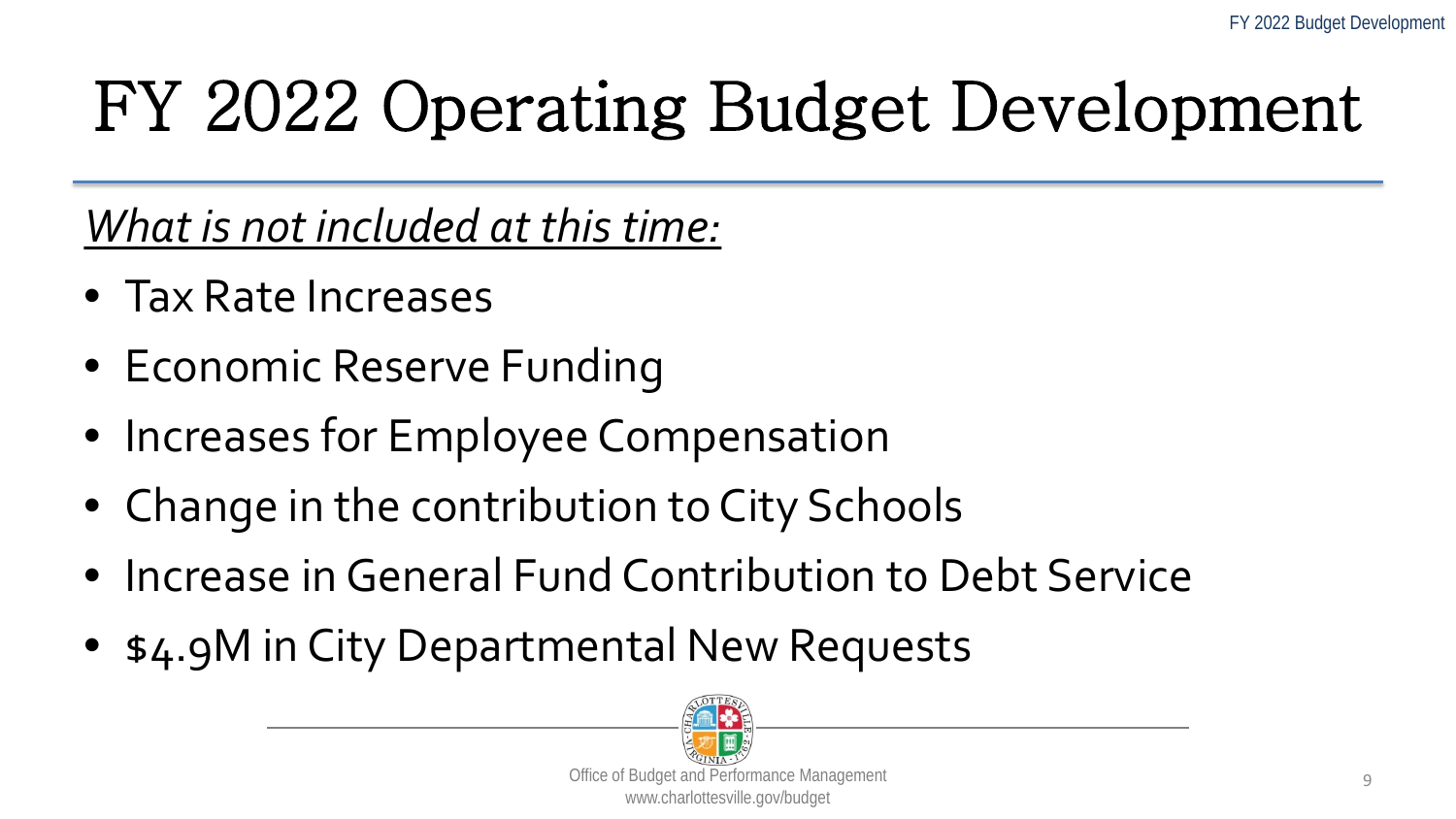### FY 2022-2026 CIP Budget Draft

|                                    | <b>Proposed Capital Improvements Program</b><br><b>Adopted Budget</b> |              |                           |              |              |              |              |                            |
|------------------------------------|-----------------------------------------------------------------------|--------------|---------------------------|--------------|--------------|--------------|--------------|----------------------------|
|                                    |                                                                       | FY 2021      | FY 2022                   | FY 2023      | FY 2024      | FY 2025      | FY 2026      | <b>Totals</b>              |
|                                    |                                                                       |              |                           |              |              |              |              |                            |
| <b>Sources of Funds:</b>           |                                                                       |              |                           |              |              |              |              |                            |
| General fund transfer              | \$                                                                    | 900,000      | <sup>S</sup><br>7,665,841 | \$6,737,940  | \$7,549,378  | \$6,580,400  | \$8,580,400  | \$ 37,113,959              |
| Year-End Surplus                   |                                                                       |              |                           |              |              |              |              | \$                         |
| Bond issues                        |                                                                       | 23,861,092   | 26,823,072                | 12,235,491   | 12,287,907   | 59,885,491   | 9,885,491    | \$121,117,452              |
| Other                              |                                                                       | 1,033,750    | 908,000                   | 380,500      | 318,000      | 318,000      | 318,000      | \$.<br>2,242,500           |
| Total sources                      | $\$\,$                                                                | 25,794,842   | \$35,396,913              | \$19,353,931 | \$20,155,285 | \$66,783,891 | \$18,783,891 | \$160,473,911              |
| Uses of funds:                     |                                                                       |              |                           |              |              |              |              |                            |
| Education                          |                                                                       | \$3,400,000  | \$3,520,000               | \$4,600,000  | \$3,400,000  | \$52,150,000 | \$2,150,000  | 65,820,000<br>$\mathbb{S}$ |
| Economic development               |                                                                       | \$0          | \$150,000                 | \$150,000    | \$150,000    | \$150,000    | \$150,000    | \$<br>750,000              |
| <b>Facilities Capital Projects</b> |                                                                       | \$4,120,491  | \$1,370,491               | \$1,370,491  | \$1,370,492  | \$1,370,491  | \$1,370,491  | \$<br>6,852,456            |
| Public safety and justice          |                                                                       | \$1,295,500  | \$7,079,581               | \$265,000    | \$1,417,415  | \$265,000    | \$265,000    | 9,291,996<br>\$.           |
| <b>Transportation and access</b>   |                                                                       | \$14,445,101 | \$15,652,000              | \$4,563,440  | \$4,662,378  | \$4,443,400  | \$4,443,400  | \$33,764,618               |
| Parks and recreation               |                                                                       | \$93,750     | \$865,000                 | \$790,000    | \$790,000    | \$790,000    | \$790,000    | 4,025,000<br>\$.           |
| <b>Affordable Housing</b>          |                                                                       | \$2,400,000  | \$6,344,841               | \$7,200,000  | \$7,950,000  | \$7,200,000  | \$9,200,000  | \$37,894,841               |
| General government                 |                                                                       | \$40,000     | \$415,000                 | \$415,000    | \$415,000    | \$415,000    | \$415,000    | \$<br>2,075,000            |
| Total uses                         | \$                                                                    | 25,794,842   | \$35,396,913              | \$19,353,931 | \$20,155,285 | \$66,783,891 | \$18,783,891 | \$160,473,911              |

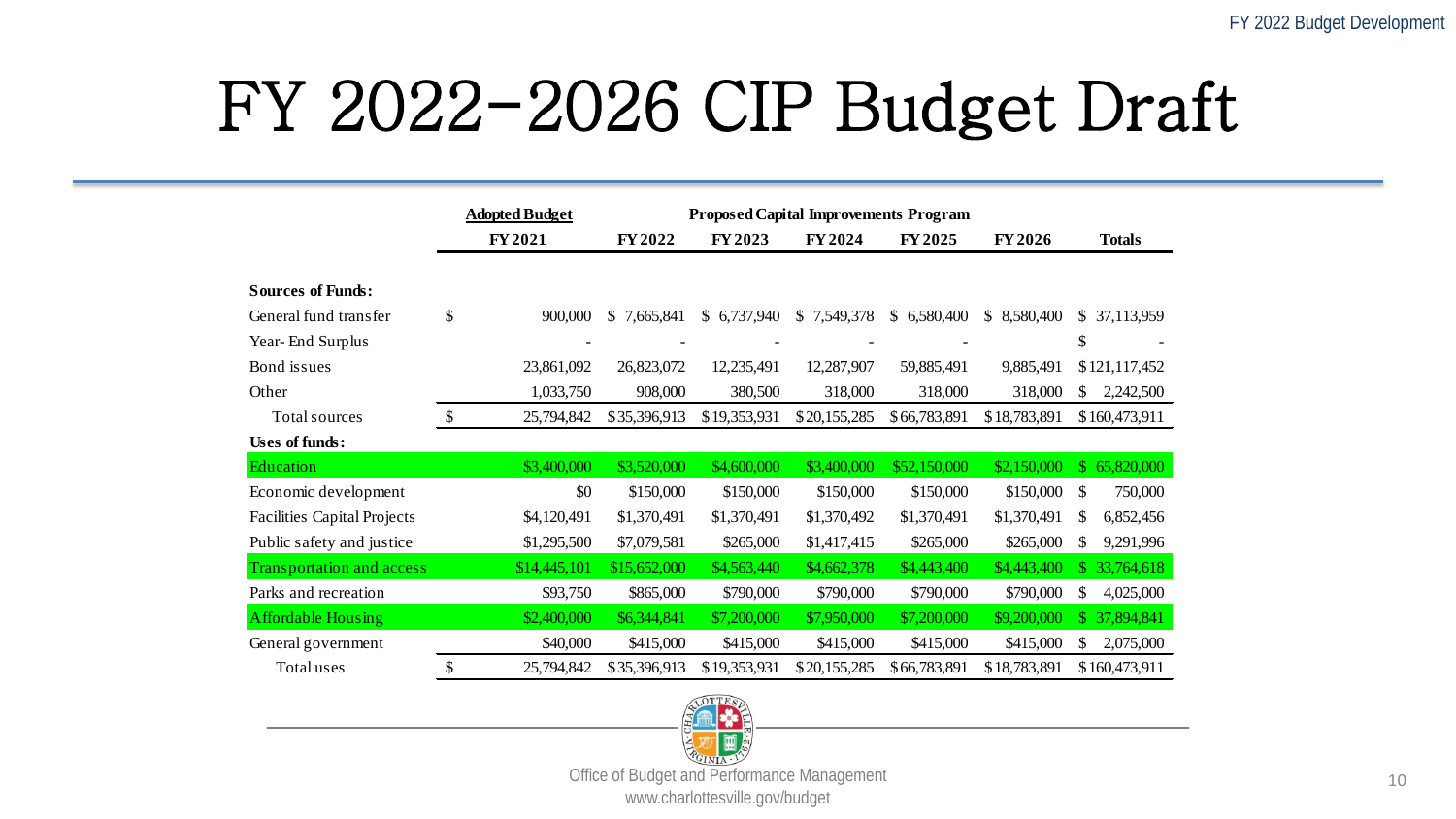### FY 2022 – 2026 Capital Improvement Program



| <b>5 Year CIP Plan Funding Progression</b> |                     |                                        |                   |  |  |  |  |  |
|--------------------------------------------|---------------------|----------------------------------------|-------------------|--|--|--|--|--|
|                                            |                     |                                        |                   |  |  |  |  |  |
| FY 2017-2021                               |                     |                                        | FY 2022-2026      |  |  |  |  |  |
| <b>Plan Total</b>                          |                     | <b>Priority</b>                        | <b>Plan Total</b> |  |  |  |  |  |
| \$                                         |                     | 7,976,890 Affordable Housing           | \$37,894,841      |  |  |  |  |  |
| \$                                         | 8,802,455 Education |                                        | \$65,820,000      |  |  |  |  |  |
|                                            |                     | \$26,854,528 Transportation and Access | \$33,764,618      |  |  |  |  |  |
|                                            |                     |                                        |                   |  |  |  |  |  |
|                                            |                     | Additional Funding \$93,845,586        |                   |  |  |  |  |  |

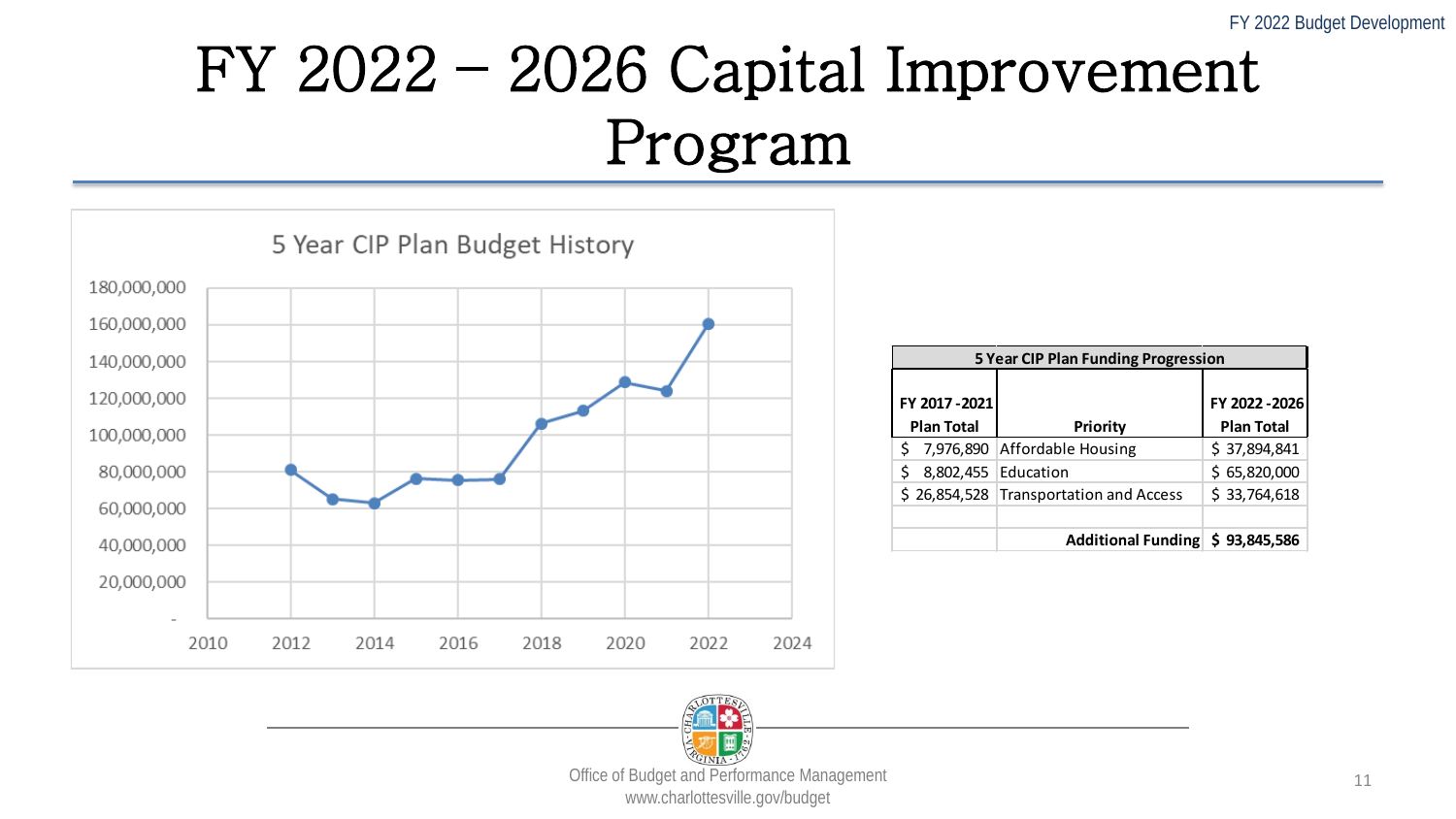#### FY 2022 – 2026 Capital Improvement Program



www.charlottesville.gov/budget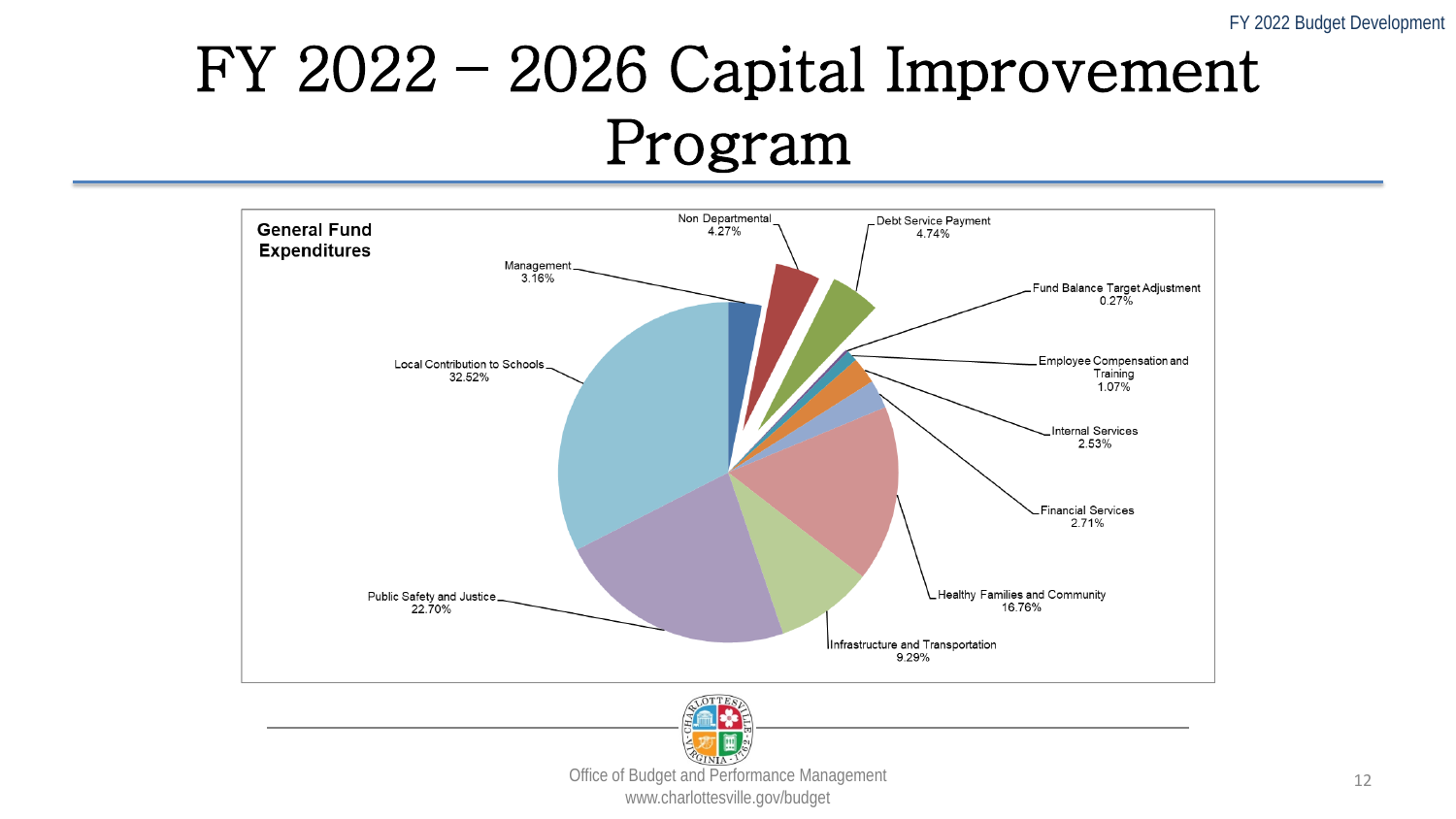# Debt Projection – The "Planning" Side

| <b>Fiscal</b><br>Year | <b>Bond Issue</b><br>Amount <sup>(1)</sup> | <b>Annual Debt</b><br>Service <sup>(2)</sup> | <b>General Fund</b><br><b>Expenditure</b><br>Budget <sup>(3)</sup> | <b>Ratio of Debt</b><br><b>Service to Total</b><br><b>General Fund</b><br><b>Expenditures</b> |
|-----------------------|--------------------------------------------|----------------------------------------------|--------------------------------------------------------------------|-----------------------------------------------------------------------------------------------|
| 2016                  | 11,125,466                                 | 9,128,798                                    | 156,391,435                                                        | 5.84%                                                                                         |
| 2017                  | 11,140,000                                 | 10,103,067                                   | 162,018,737                                                        | 6.24%                                                                                         |
| 2018                  | 4,610,000                                  | 10,615,335                                   | 171,657,127                                                        | 6.18%                                                                                         |
| 2019                  | 9,520,000                                  | 10,375,167                                   | 179,725,535                                                        | 5.77%                                                                                         |
| 2020                  |                                            | 10,771,937                                   | 188,863,920                                                        | 5.70%                                                                                         |
| 2021                  | 13,455,000                                 | 10,465,180                                   | 191, 195, 873                                                      | 5.47%                                                                                         |
| 2022                  | 25,000,000                                 | 10,983,075                                   | 190,232,749                                                        | 5.77%                                                                                         |
| 2023                  | 25,000,000                                 | 12,732,218                                   | 193,086,240                                                        | 6.59%                                                                                         |
| 2024                  | 25,000,000                                 | 14,128,519                                   | 195,982,534                                                        | 7.21%                                                                                         |
| 2025                  | 60,000,000                                 | 15,541,933                                   | 198,922,272                                                        | 7.81%                                                                                         |
| 2026                  | 25,000,000                                 | 19,760,790                                   | 201,906,106                                                        | 9.79%                                                                                         |
| 2027                  | 25,000,000                                 | 21,351,167                                   | 204,934,698                                                        | 10.42%                                                                                        |
| 2028                  |                                            | 22,419,071                                   | 208,008,718                                                        | 10.78%                                                                                        |
| 2029                  |                                            | 21,344,164                                   | 211,128,849                                                        | 10.11%                                                                                        |
| 2030                  |                                            | 20,107,983                                   | 214,295,781                                                        | 9.38%                                                                                         |
| 2031                  | 15,000,000                                 | 19,100,717                                   | 217,510,218                                                        | 8.78%                                                                                         |
| 2032                  | 15,000,000                                 | 19,531,680                                   | 220,772,871                                                        | 8.85%                                                                                         |

\*\*Estimates and subject to change

- Variables Subject to Change
	- Bond Issue Amount New Projects and Projects Previously Approved
	- Timing of Bond Issues
	- Interest Rates
	- General Fund Growth
- Variable Relationships
	- More Debt = Higher Annual Debt Service
	- Reduced Capacity = shrinking General Fund Budget, higher Interest Rates
	- Increased Capacity = General Fund Growth, stable/lower interest rates

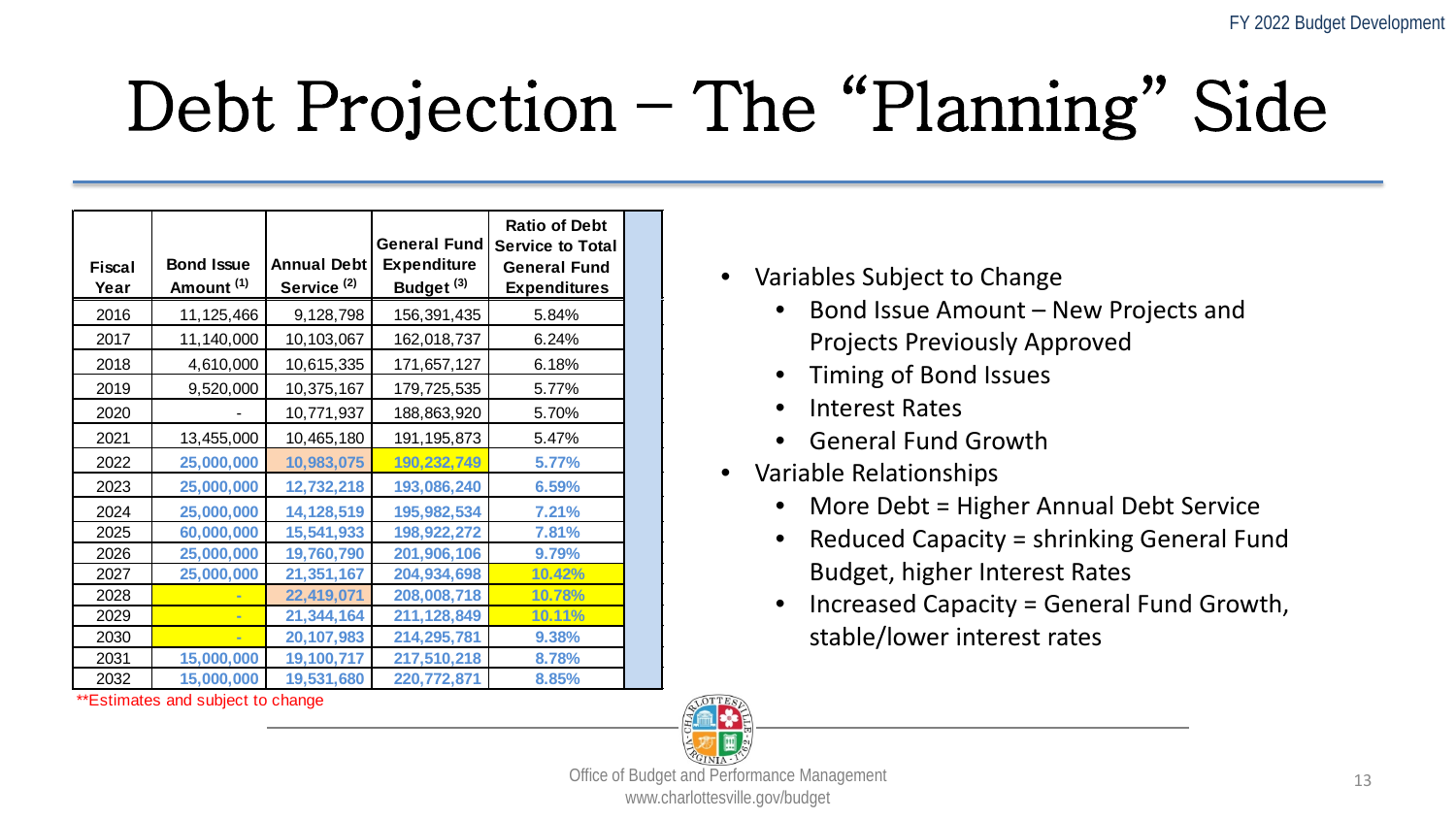#### Debt Projection –The "Consequences" Side



www.charlottesville.gov/budget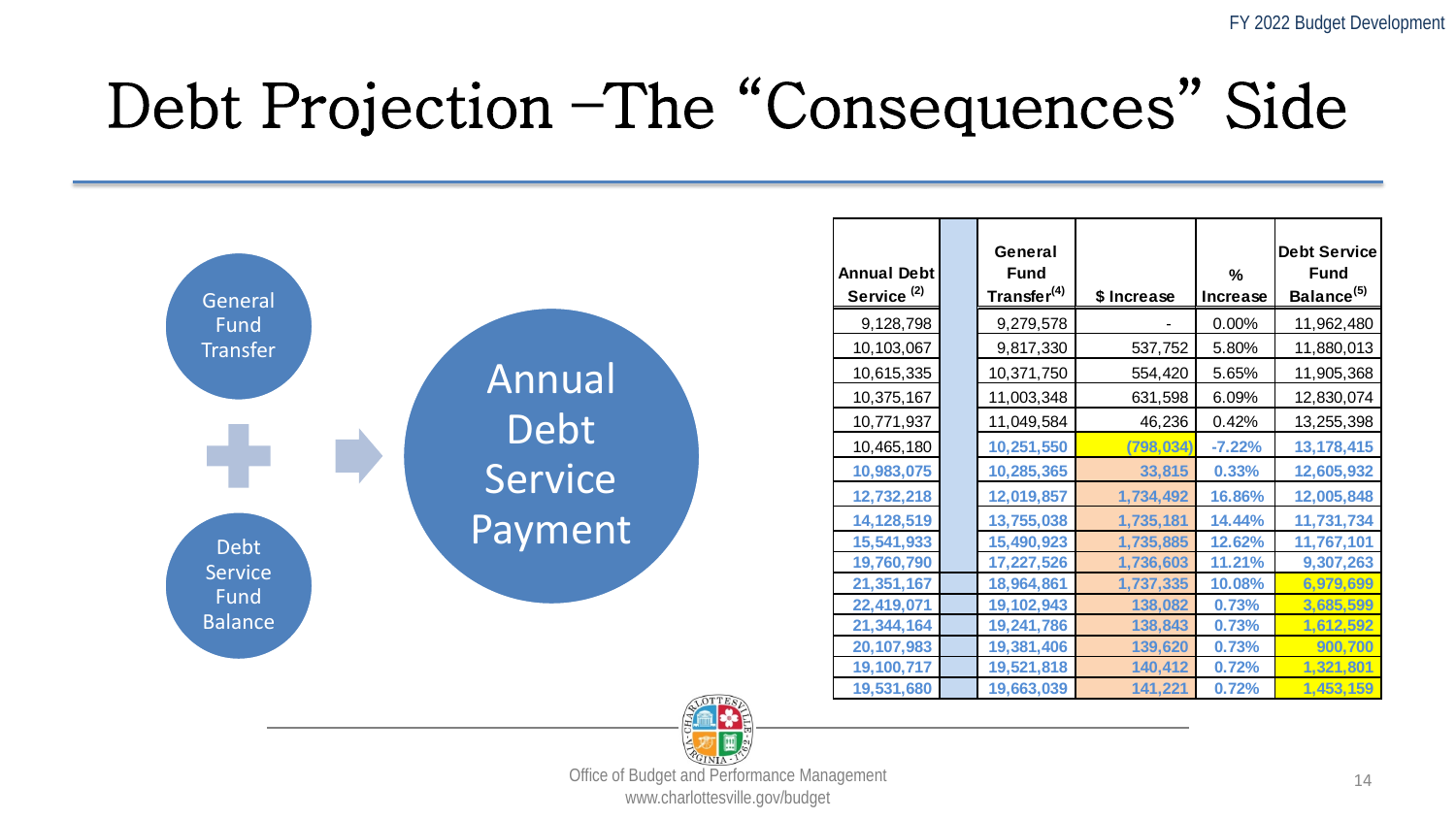### Debt Projection – Big Picture

| "Planning"               |               |                |                                            |                                              | "Consequences"                              |                                                                                                           |                                                   |             |                                                       |   |                              |
|--------------------------|---------------|----------------|--------------------------------------------|----------------------------------------------|---------------------------------------------|-----------------------------------------------------------------------------------------------------------|---------------------------------------------------|-------------|-------------------------------------------------------|---|------------------------------|
| KEY POINTS               |               | Fiscal<br>Year | <b>Bond Issue</b><br>Amount <sup>(1)</sup> | <b>Annual Debt</b><br>Service <sup>(2)</sup> | <b>Expenditure</b><br>Budget <sup>(3)</sup> | <b>Ratio of Debt</b><br>  General Fund   Service to Total  <br><b>General Fund</b><br><b>Expenditures</b> | General<br><b>Fund</b><br>Transfer <sup>(4)</sup> | \$ Increase | Debt Service<br><b>Fund</b><br>Balance <sup>(5)</sup> |   | KEY POINTS                   |
|                          |               | 2016           | 11,125,466                                 | 9,128,798                                    | 156,391,435                                 | 5.84%                                                                                                     | 9,279,578                                         |             | 11,962,480                                            |   |                              |
| <b>Existing Capacity</b> | \$185,000,000 | 2017           | 11,140,000                                 | 10,103,067                                   | 162,018,737                                 | 6.24%                                                                                                     | 9,817,330                                         | 537,752     | 11,880,013                                            | ✓ | <b>Debt Service Doubles</b>  |
|                          |               | 2018           | 4,610,000                                  | 10,615,335                                   | 171,657,127                                 | 6.18%                                                                                                     | 10,371,750                                        | 554,420     | 11,905,368                                            |   | $-$ \$10M to \$22M           |
| Existing Projects (ABNI) | \$74,000,000  | 2019           | 9,520,000                                  | 10,375,167                                   | 179,725,535                                 | 5.77%                                                                                                     | 11,003,348                                        | 631,598     | 12,830,074                                            |   |                              |
| FY 22-26 CIP Draft       | \$121,117,452 | 2020           |                                            | 10,771,937                                   | 188,863,920                                 | 5.70%                                                                                                     | 11,049,584                                        | 46,236      | 13,255,398                                            |   |                              |
| <b>Total Projects</b>    | \$195,117,452 | 2021           | 13,455,000                                 | 10,465,180                                   | 191,195,873                                 | 5.47%                                                                                                     | 10,251,550                                        | (798, 034)  | 13,178,415                                            |   | <b>Significant New</b>       |
|                          |               | 2022           | 25,000,000                                 | 10,983,075                                   | 190,232,749                                 | 5.77%                                                                                                     | 10,285,365                                        | 33,815      | 12,605,932                                            |   | Revenue                      |
|                          |               | 2023           | 25,000,000                                 | 12,732,218                                   | 193,086,240                                 | 6.59%                                                                                                     | 12,019,857                                        | 1,734,492   | 12,005,848                                            |   | Enhancements                 |
|                          |               | 2024           | 25,000,000                                 | 14,128,519                                   | 195,982,534                                 | 7.21%                                                                                                     | 13,755,038                                        | 1,735,181   | 11,731,734                                            |   | Required                     |
|                          |               | 2025           | 60,000,000                                 | 15,541,933                                   | 198,922,272                                 | 7.81%                                                                                                     | 15,490,923                                        | 1,735,885   | 11,767,101                                            |   |                              |
|                          |               | 2026           | 25,000,000                                 | 19,760,790                                   | 201,906,106                                 | 9.79%                                                                                                     | 17,227,526                                        | 1,736,603   | 9,307,263                                             |   |                              |
|                          |               | 2027           | 25,000,000                                 | 21,351,167                                   | 204,934,698                                 | 10.42%                                                                                                    | 18,964,861                                        | 1,737,335   | 6,979,699                                             |   | <b>Balance in Debt</b>       |
|                          |               | 2028           | $\overline{\phantom{a}}$                   | 22,419,071                                   | 208,008,718                                 | 10.78%                                                                                                    | 19,102,943                                        | 138,082     | 3,685,599                                             |   | Service Fund                 |
|                          |               | 2029           | $\blacksquare$                             | 21,344,164                                   | 211,128,849                                 | 10.11%                                                                                                    | 19,241,786                                        | 138,843     | 1,612,592                                             |   |                              |
|                          |               | 2030           | <b>Contract</b>                            | 20,107,983                                   | 214,295,781                                 | 9.38%                                                                                                     | 19,381,406                                        | 139,620     | 900,700                                               |   | <b>Essentially Exhausted</b> |
|                          |               | 2031           | 15,000,000                                 | 19,100,717                                   | 217,510,218                                 | 8.78%                                                                                                     | 19,521,818                                        | 140,412     | 1,321,801                                             |   |                              |

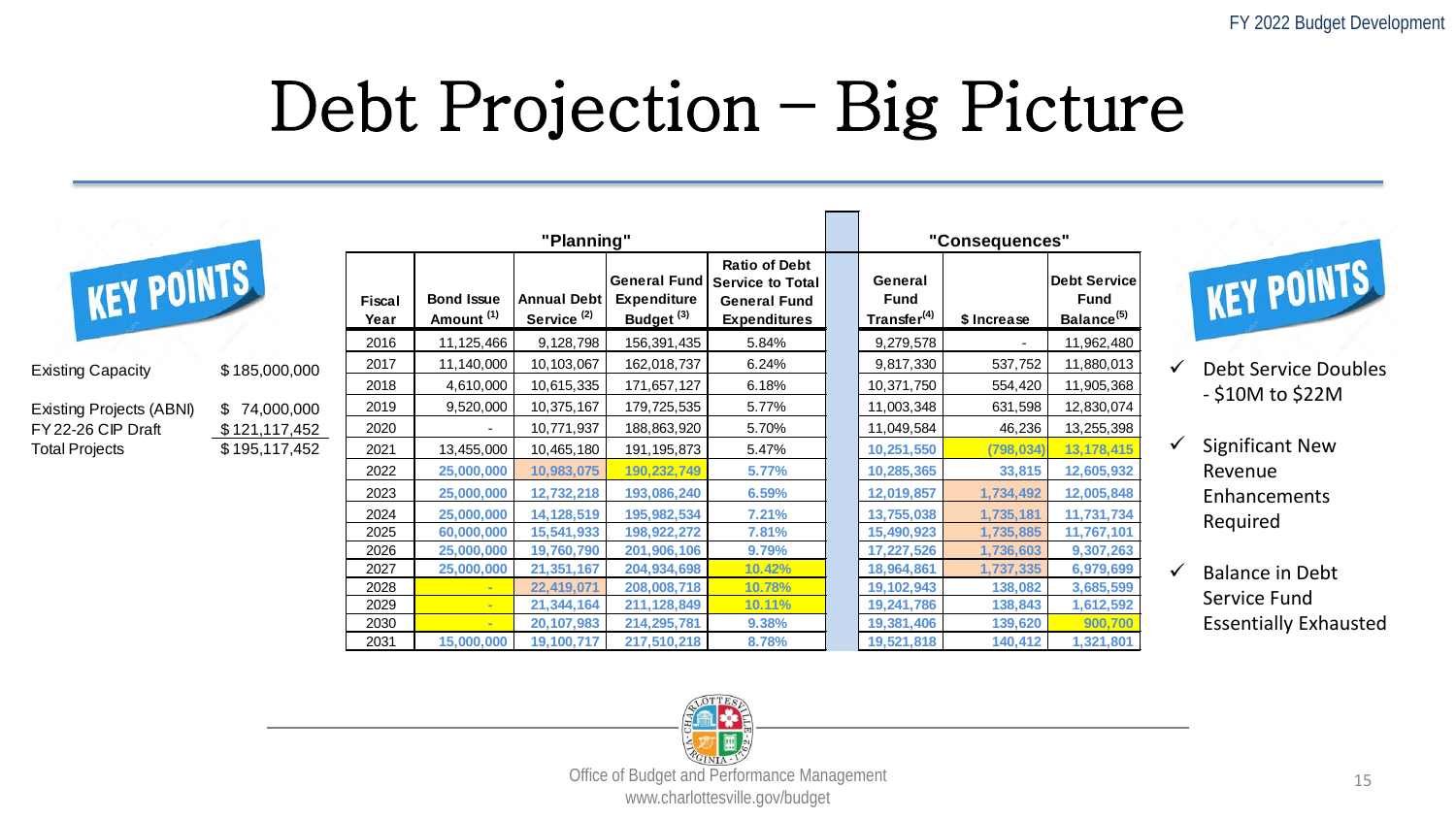# Key Messages

- **Strategic Focus** –The DRAFT CIP focuses on Council's key priorities
- **Affordability** This plan is not affordable without the significant revenue enhancements
- **Reallocations** Funds already committed but not spent in previous plans can still be reallocated
- **Future Needs** Additional or new CIP funding would likely not be available for quite some time. Cash funding would be the only option and would also be competing with the additional funds needed to cover the debt service.
- **Limited reserves** Even with additional tax revenues, the reserve funds are depleted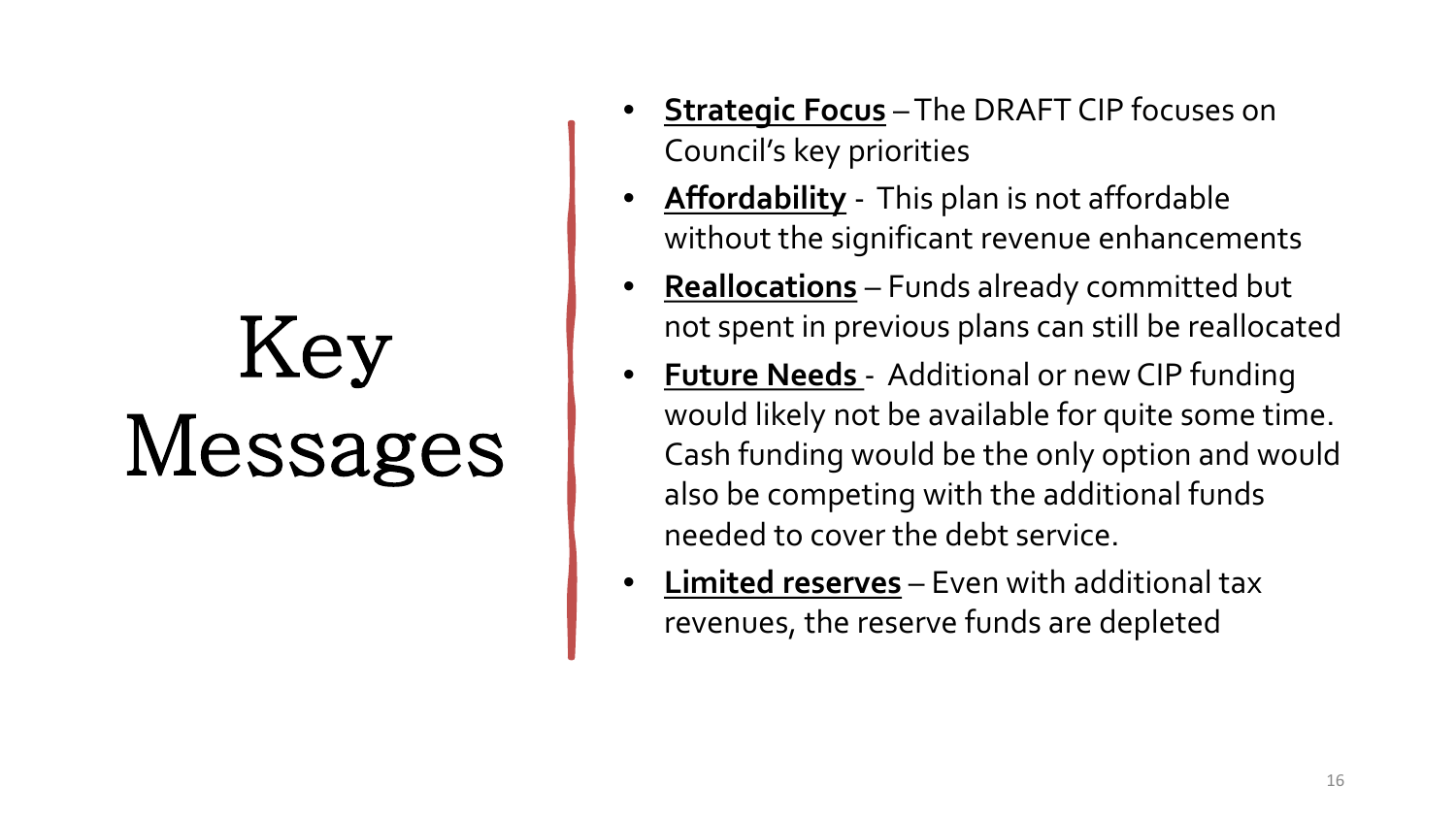# **Responding to the challenge**

To accomplish Council's goals and priorities, the DRAFT CIP is presented with the following recommendations:

- **Schools Reconfiguration** is included with a \$50 Million placeholder.
- **West Main Streetscape** is removed entirely and previously committed funds (about \$18 Million) are available to be reallocated to the school project if needed.
- **Real estate property taxes** are proposed to be increased by 2 cents annually beginning in FY23 for a total of 10 cents over five years. Council and the School Board will need to build community support for these investments.
- **The School funding formula should be recalibrated to recognize the new debt service requirements.** A once in a generation project to reconfigure the schools will require a new approach to the school transfer calculation starting in FY23.
- While the CIP, operational budgets, and tax rates are all reviewed and adjusted annually, once the school project commences, future Councils will be obligated to complete the work.